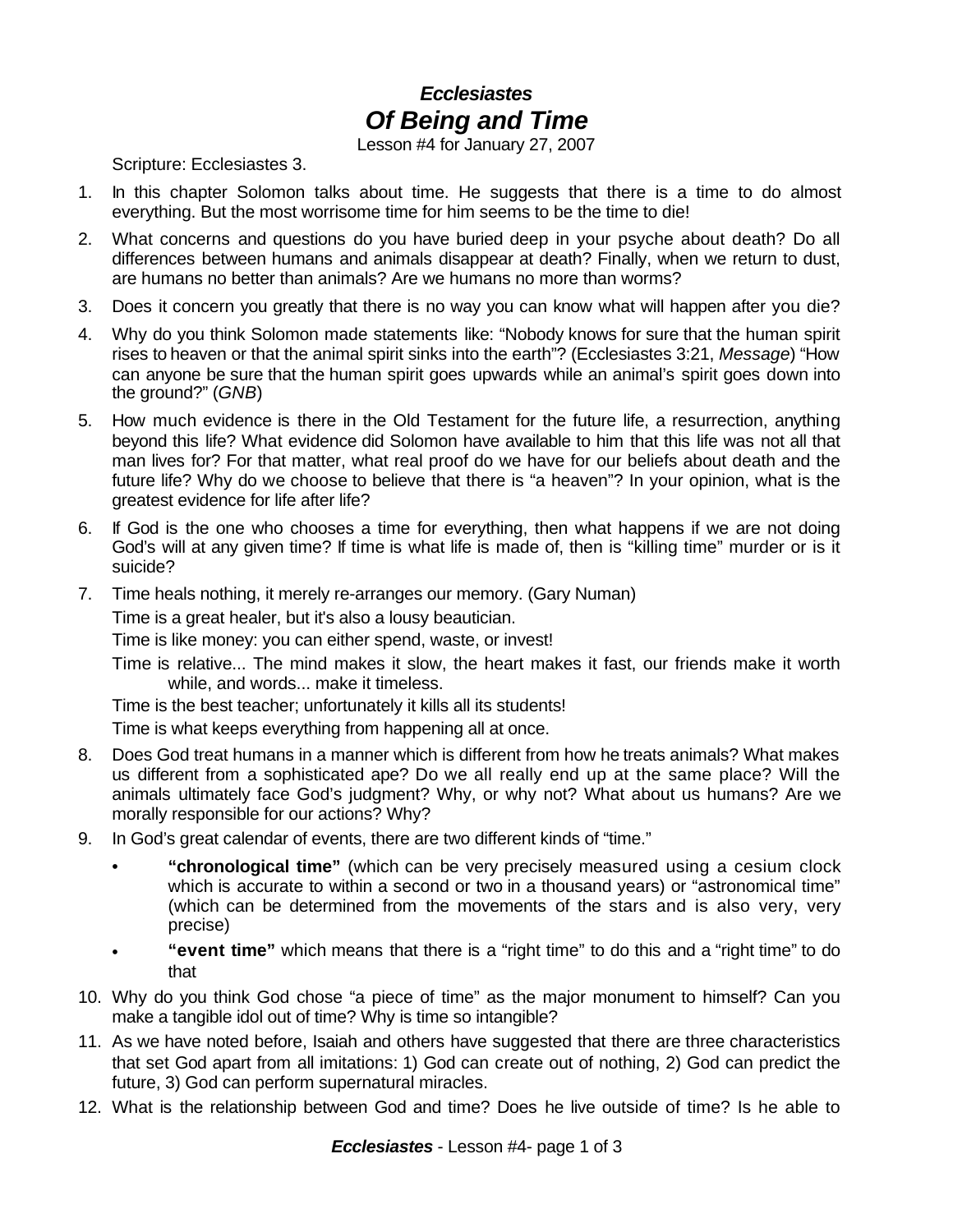move forward and backward in time as far as he wants to go? Is God limited in any way by "earth time"?

- 13. Why do you think God uses prophecy–predictions about future events in time–to confirm our faith? Considering the major time prophecies in scriptures–such as the 1260 day-year prophecy and the 2300 day-year prophecy and the 70 weeks-490 day-year prophecy and others like them–do these prophecies and their various interpretations strengthen your faith or challenge your faith? Why?
- 14. Do you agree with the basic premise of Ecclesiastes 3:1-8 that everything has its time? Do all the ups and downs of our lives suggest in any way that God's will is being accomplished? Are there events which occur on this earth which are not according to God's will? **Does God either cause or allow everything?** Is he in some way responsible for everything he either causes or allows? Is God responsible for sin? Is God responsible for the rebellion and the great controversy? Is God responsible for the "final delay" prior to the second coming?
- 15. If you study human development, you will realize that time has a very different meaning to people at different stages in their lives. Why is that? Why does the year seem to be so long to a child and so short to a senior? At what times in a person's life does he normally pass through the different stages and levels of development? Do the studies of Piaget, Kohlberg and Fowler teach us anything of significance while we are trying to spread the gospel and reach out to others?
- 16. Why do you think some people experience so much more pain and sadness in their lives than others? Does God want every human being to be happy? Does Satan want every human being to be upset, angry, stressed, depressed and/or rebellious? Why?
- 17. Read Ecclesiastes 3:1-8. Clearly this section of Scripture is portrayed in the form of contrasts. Why do you think Solomon did that? Is God trying to teach us that every life needs some of each contrasting item?
- 18. Is there really a time to kill? How does that relate to the sixth commandment, "Thou shalt not kill?" (Exodus 20:13) Is that talking about killing other human beings? It should be noted that the word for kill in Ecclesiastes 3 is not the same as the word for kill in the sixth commandment. In Exodus 20:13 the word is more accurately translated murder. Does that help in our understanding of Ecclesiastes 3? Do these contrasts suggest that God wants us to suffer some, to be depressed some, etc.?
- 19. Do sinners and rebels always lose in the end? What do we mean by "the end"?
- 20. How often do we get in trouble because we are not willing to wait for "God's time"? How different would things be if Eve had said, "Wait, let me talk to my husband and to God and if it's a good idea to eat of this fruit, I will come back tomorrow?"
- 21. **Do you get in trouble more often by rushing ahead of God or by being so slow that you don't keep up with him?**
- 22. In light of Eve's experience and others we could mention, is there any way to know for sure when the "right time" is?
- 23. Ellen White describes "time" as a talent. "Of no talent (God) has given will he require a more strict account than of our time." *Christ's Object Lessons* p. 342. What is implied by the idea that time is a talent?
- 24. Some have followed the example of Solomon and others in suggesting that God has fixed a time for everything, even a time to die. Some great religions of the world suggest that this is "ultimate fate." What is the relationship between "God's chosen time" and my freedom? Do my choices have any impact on "the right time"?
- 25. Can we as Christians just sit back and wait because when the right time comes, God will act?
- 26. Is the second coming in any way dependent upon human choices? Or is it predetermined by